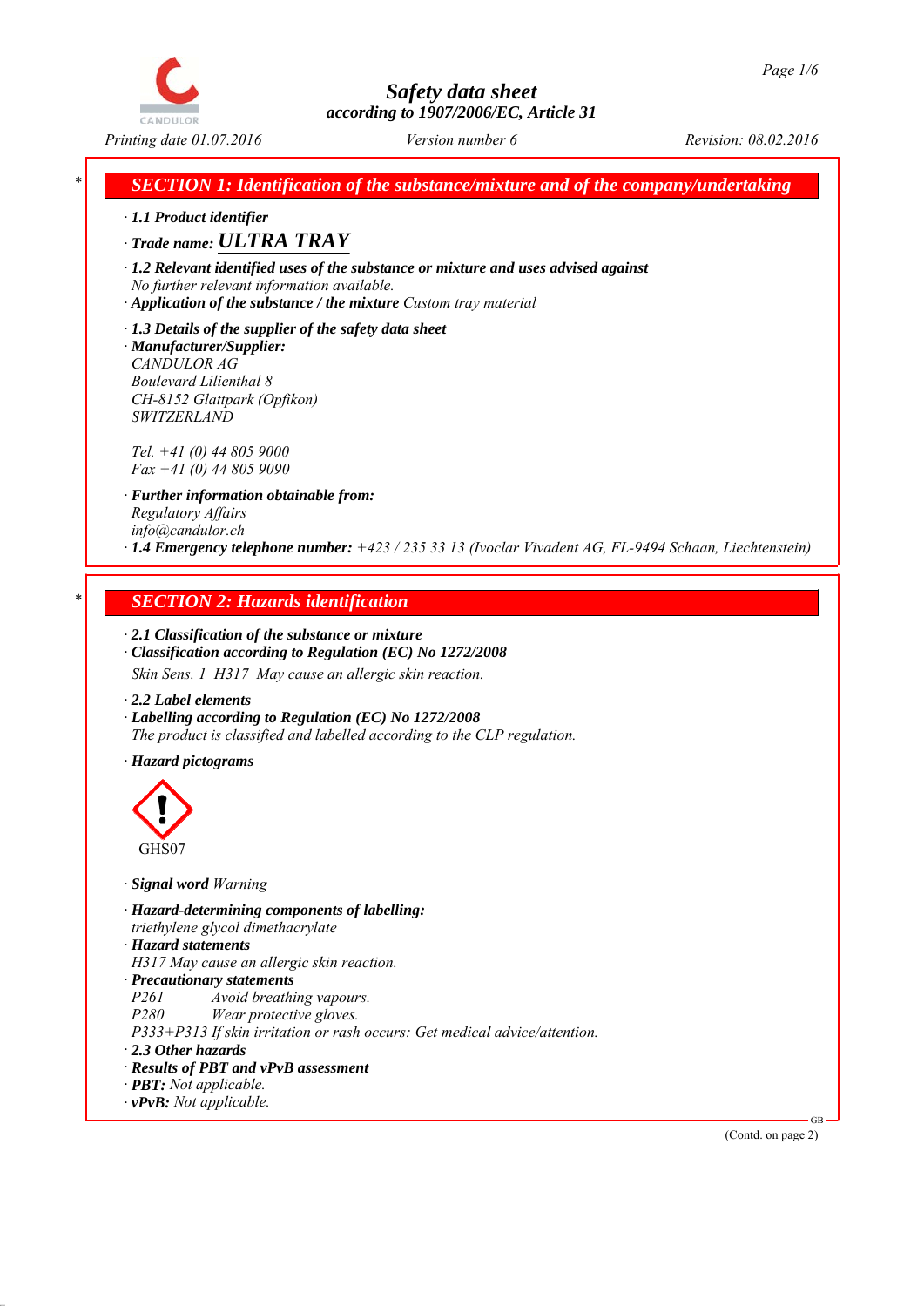*Printing date 01.07.2016 Revision: 08.02.2016 Version number 6*

## *Trade name: ULTRA TRAY*

(Contd. of page 1)

## *\* SECTION 3: Composition/information on ingredients*

### *∙ 3.2 Chemical characterisation: Mixtures*

*∙ Description: Mixture of substances listed below with nonhazardous additions.*

### *∙ Dangerous components:*

| Dangerous components.                                                                       |                                                                                 |               |  |
|---------------------------------------------------------------------------------------------|---------------------------------------------------------------------------------|---------------|--|
| $CAS: 109-16-0$                                                                             | triethylene glycol dimethacrylate<br>$2.5 - 10\%$                               |               |  |
|                                                                                             | Skin Irrit. 2, H315; Eye Irrit. 2, H319; Skin Sens. 1, H317; STOT SE 3,<br>H335 |               |  |
| CAS: 75980-60-8                                                                             | $\langle$ diphenyl(2,4,6-trimethylbenzoyl)phosphine oxide                       | $0.1 - 2.5\%$ |  |
| EINECS: $278-355-8$ Repr. 2, $H361f$                                                        |                                                                                 |               |  |
| · Additional information: For the wording of the listed hazard phrases refer to section 16. |                                                                                 |               |  |

*SECTION 4: First aid measures*

*∙ 4.1 Description of first aid measures*

*∙ After inhalation:*

*Supply fresh air and to be sure call for a doctor.*

- *In case of unconsciousness place patient stably in side position for transportation.*
- *∙ After skin contact:*

*Rinse with water.*

- *If skin irritation continues, consult a doctor.*
- *∙ After eye contact: Rinse opened eye for several minutes under running water. Then consult a doctor.*
- *∙ After swallowing: Seek medical treatment.*
- *∙ 4.2 Most important symptoms and effects, both acute and delayed No further relevant information available.*
- *∙ 4.3 Indication of any immediate medical attention and special treatment needed*

*No further relevant information available.*

## *SECTION 5: Firefighting measures*

- *∙ 5.1 Extinguishing media*
- *∙ Suitable extinguishing agents:*
- *CO2, powder or water spray. Fight larger fires with water spray or alcohol resistant foam.*
- *∙ 5.2 Special hazards arising from the substance or mixture No further relevant information available.*
- *∙ 5.3 Advice for firefighters*
- *∙ Protective equipment: No special measures required.*

### *SECTION 6: Accidental release measures*

- *∙ 6.1 Personal precautions, protective equipment and emergency procedures Ensure adequate ventilation*
- *∙ 6.2 Environmental precautions: Do not allow to enter sewers/ surface or ground water.*
- *∙ 6.3 Methods and material for containment and cleaning up: Pick up mechanically.*
- *∙ 6.4 Reference to other sections*
- *See Section 7 for information on safe handling.*
- *See Section 8 for information on personal protection equipment.*

*See Section 13 for disposal information.*

## *SECTION 7: Handling and storage*

*∙ 7.1 Precautions for safe handling*

*Only adequately trained personnel should handle this product.*

(Contd. on page 3)

GB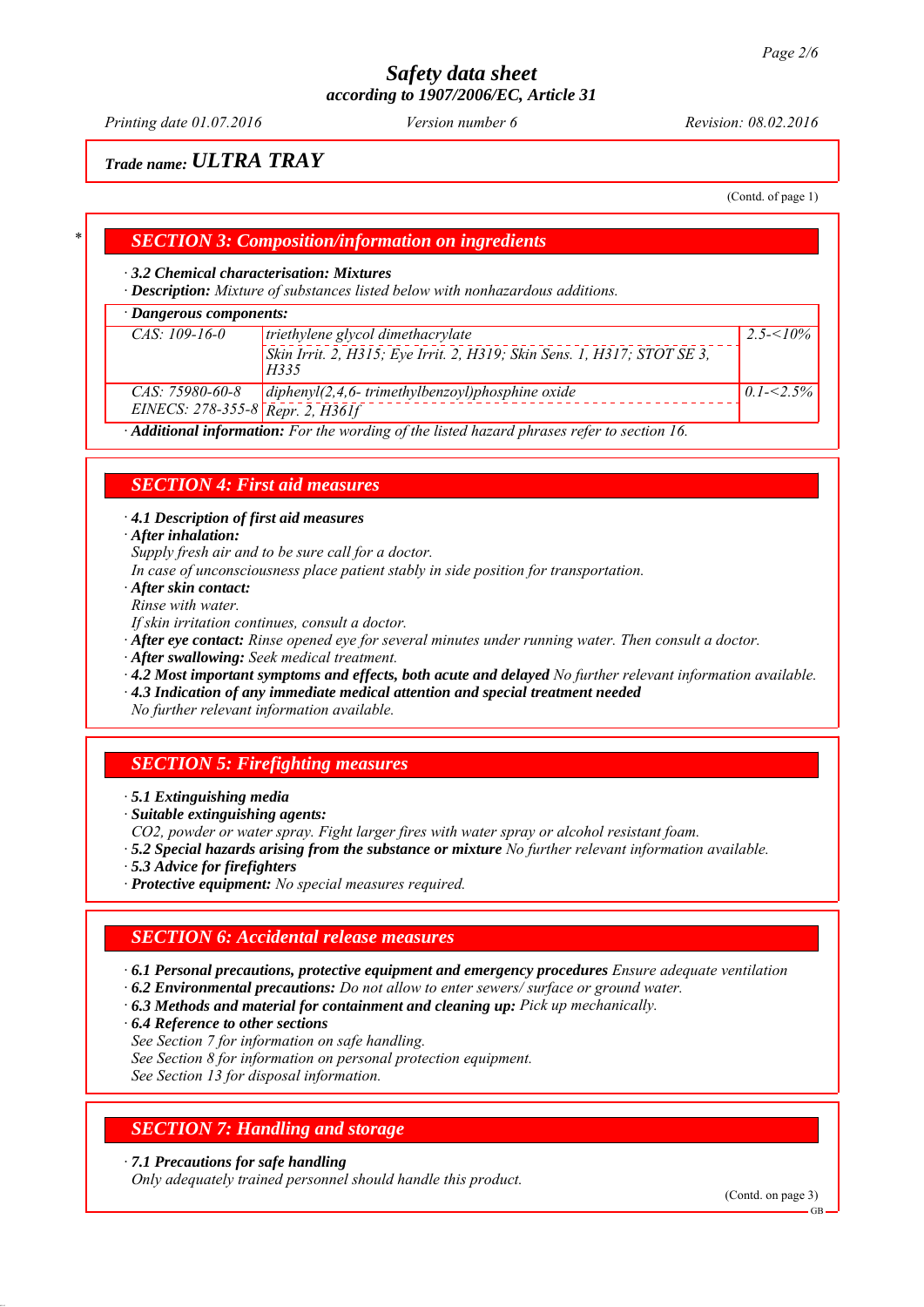*Printing date 01.07.2016 Revision: 08.02.2016 Version number 6*

(Contd. of page 2)

# *Trade name: ULTRA TRAY*

*For use in dentistry only.*

*∙ Information about fire - and explosion protection: No special measures required.*

*∙ 7.2 Conditions for safe storage, including any incompatibilities*

*∙ Storage:*

- *∙ Requirements to be met by storerooms and receptacles: Store only in the original receptacle.*
- *∙ Information about storage in one common storage facility: Not required.*
- *∙ Further information about storage conditions:*
- *Protect from exposure to the light.*

*Protect from heat and direct sunlight.*

*Keep container tightly sealed.*

*∙ 7.3 Specific end use(s) No further relevant information available.*

## *SECTION 8: Exposure controls/personal protection*

*∙ Additional information about design of technical facilities: No further data; see item 7.*

*∙ 8.1 Control parameters*

- *∙ Ingredients with limit values that require monitoring at the workplace:*
- *The product does not contain any relevant quantities of materials with critical values that have to be monitored at the workplace.*
- *∙ Additional information: The lists valid during the making were used as basis.*
- *∙ 8.2 Exposure controls*
- *∙ Personal protective equipment:*
- *∙ General protective and hygienic measures:*
- *Usual hygienic measures for dental practice and dental laboratories. Keep away from foodstuffs, beverages and feed. Wash hands before breaks and at the end of work. Avoid contact with the skin.*
- *∙ Respiratory protection: Not required.*
- *∙ Protection of hands:*



*Protective gloves*

*After use of gloves apply skin-cleaning agents and skin cosmetics.*

*∙ Material of gloves*

*The selection of the suitable gloves does not only depend on the material, but also on further marks of quality and varies from manufacturer to manufacturer. As the product is a preparation of several substances, the resistance of the glove material can not be calculated in advance and has therefore to be checked prior to the application.*

*∙ Penetration time of glove material*

*The exact break through time has to be found out by the manufacturer of the protective gloves and has to be observed.*

*∙ Eye protection: Not required.*

# *SECTION 9: Physical and chemical properties*

- *∙ 9.1 Information on basic physical and chemical properties*
- *∙ General Information*
- *∙ Appearance:*

*Form: Like plastic Colour: According to product specification*

(Contd. on page 4)

GB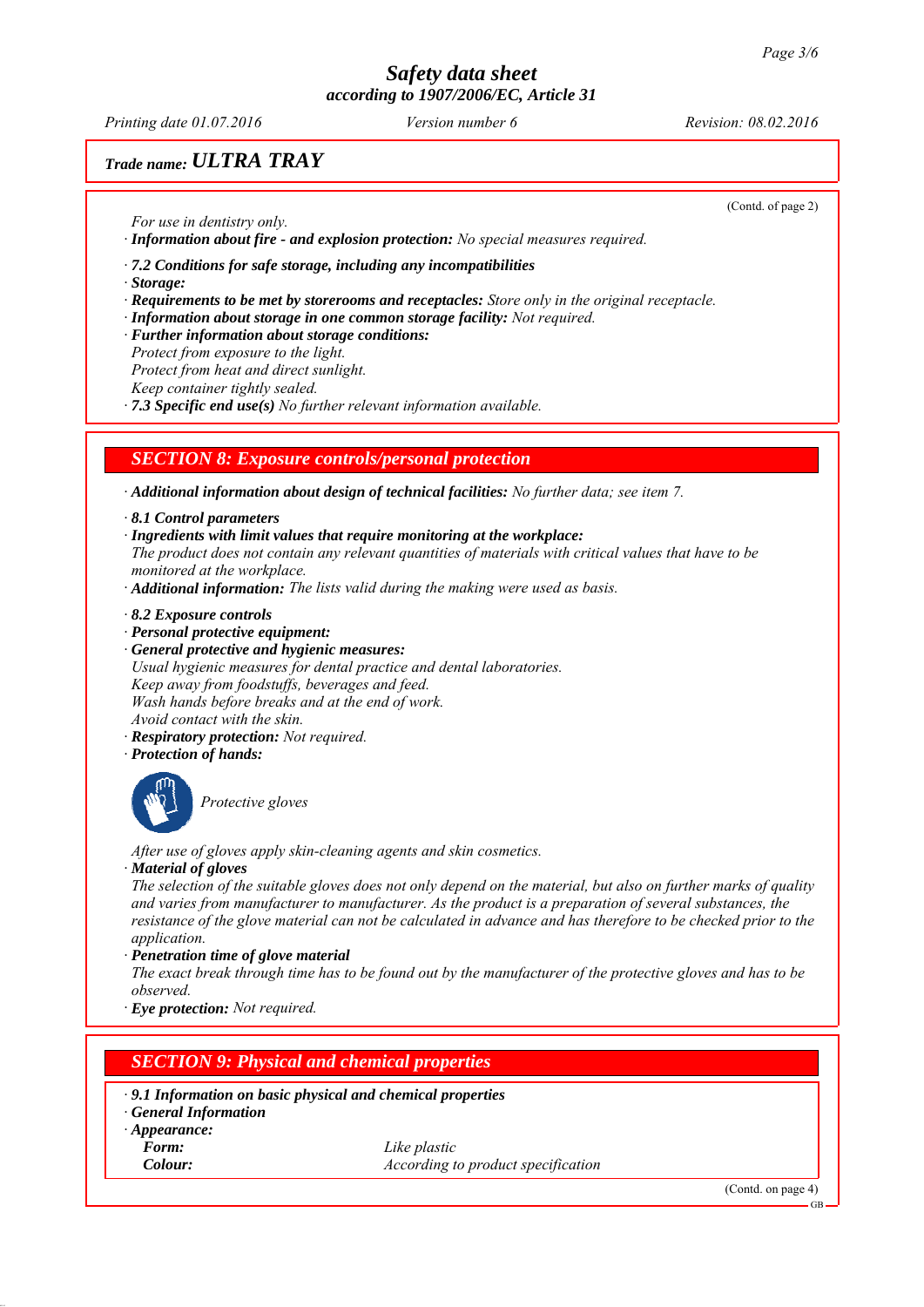*Printing date 01.07.2016 Revision: 08.02.2016 Version number 6*

# *Trade name: ULTRA TRAY*

|                                                            |                                               | (Contd. of page 3) |
|------------------------------------------------------------|-----------------------------------------------|--------------------|
| $\cdot$ <i>Odour:</i>                                      | Characteristic                                |                    |
| · Odour threshold:                                         | Not determined.                               |                    |
| $\cdot$ pH-value:                                          | Not determined.                               |                    |
| $\cdot$ Change in condition                                |                                               |                    |
| <b>Melting point/Melting range:</b>                        | Undetermined.                                 |                    |
| <b>Boiling point/Boiling range:</b>                        | Undetermined.                                 |                    |
| · Flash point:                                             | Not applicable.                               |                    |
| · Flammability (solid, gaseous):                           | Not applicable.                               |                    |
| · Self-igniting:                                           | Product is not selfigniting.                  |                    |
| · Danger of explosion:                                     | Product does not present an explosion hazard. |                    |
| · Explosion limits:                                        |                                               |                    |
| Lower:                                                     | Not determined.                               |                    |
| <b>Upper:</b>                                              | Not determined.                               |                    |
| · Vapour pressure:                                         | Not determined.                               |                    |
| · Density:                                                 | Not determined.                               |                    |
| $\cdot$ Relative density                                   | Not determined                                |                    |
| · Vapour density                                           | Not determined                                |                    |
| $\cdot$ Evaporation rate                                   | Not determined.                               |                    |
| · Solubility in / Miscibility with                         |                                               |                    |
| water:                                                     | Nearly insoluble.                             |                    |
| · Partition coefficient (n-octanol/water): Not determined. |                                               |                    |
| $\cdot$ Viscosity:                                         |                                               |                    |
| Dynamic:                                                   | Not determined                                |                    |
| Kinematic:                                                 | Not determined.                               |                    |
| $\cdot$ 9.2 Other information                              | No further relevant information available.    |                    |

### *SECTION 10: Stability and reactivity*

*∙ 10.1 Reactivity No further relevant information available.*

*∙ 10.2 Chemical stability Stable under normal handling and storage conditions.*

*Photoreactive (Danger of polymerization).*

- *∙ Thermal decomposition / conditions to be avoided: No decomposition if used according to specifications.*
- *∙ 10.3 Possibility of hazardous reactions No dangerous reactions known.*
- *∙ 10.4 Conditions to avoid*
- *Keep away from heat and direct sunlight. Protect from exposure to the light.*

*∙ 10.5 Incompatible materials: No further relevant information available.*

*∙ 10.6 Hazardous decomposition products: None under normal conditions of storage and use.*

### *\* SECTION 11: Toxicological information*

*∙ 11.1 Information on toxicological effects*

*∙ Acute toxicity Based on available data, the classification criteria are not met.*

*∙ Skin corrosion/irritation Based on available data, the classification criteria are not met.*

*∙ Serious eye damage/irritation Based on available data, the classification criteria are not met.*

(Contd. on page 5)

GB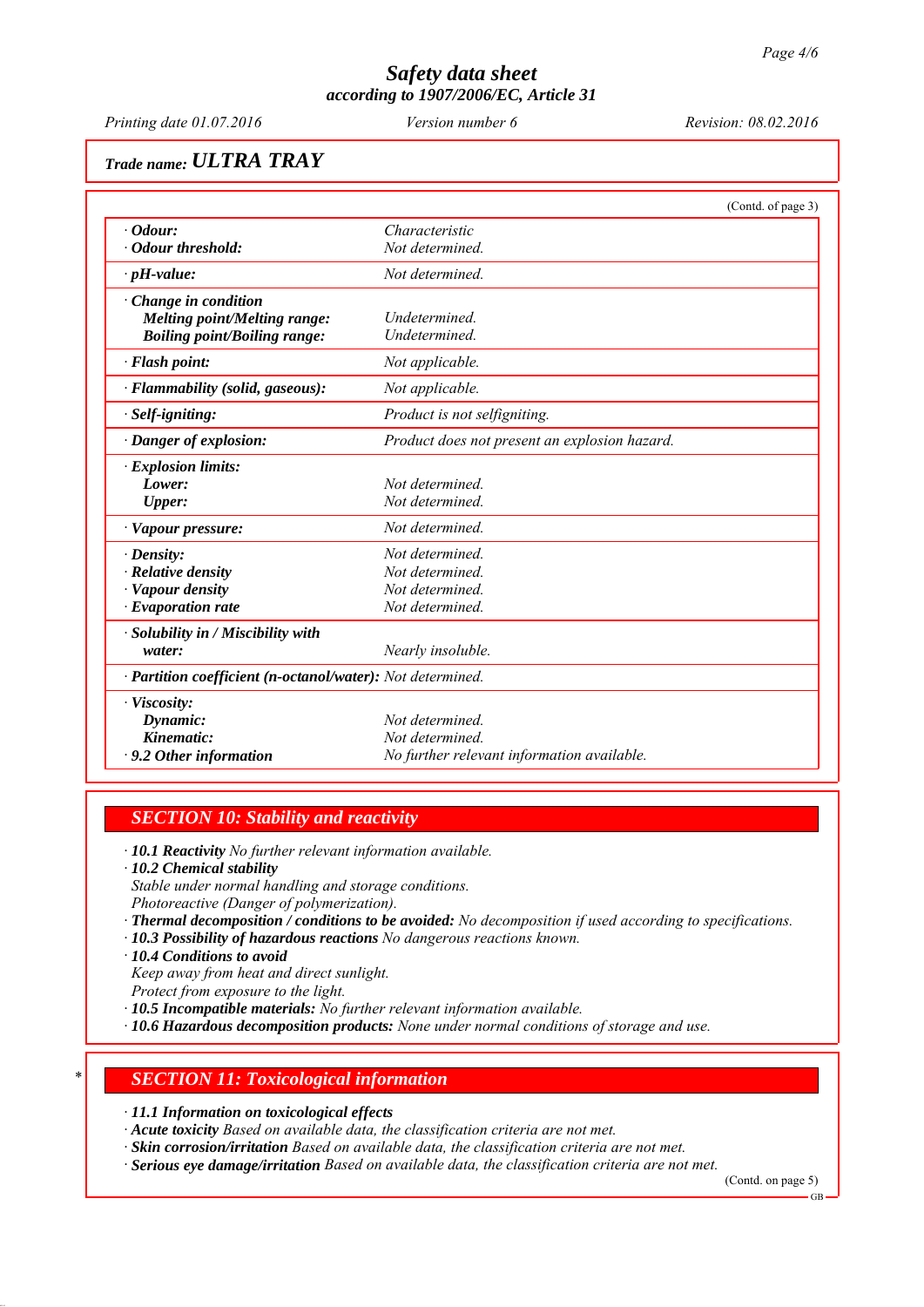*Printing date 01.07.2016 Revision: 08.02.2016 Version number 6*

(Contd. of page 4)

## *Trade name: ULTRA TRAY*

*∙ Respiratory or skin sensitisation*

*May cause an allergic skin reaction.*

*∙ Additional toxicological information: No further relevant information available.*

*∙ Germ cell mutagenicity Based on available data, the classification criteria are not met.*

*∙ Carcinogenicity Based on available data, the classification criteria are not met.*

*∙ Reproductive toxicity Based on available data, the classification criteria are not met.*

*∙ STOT-single exposure Based on available data, the classification criteria are not met.*

*∙ STOT-repeated exposure Based on available data, the classification criteria are not met.*

*∙ Aspiration hazard Based on available data, the classification criteria are not met.*

### *SECTION 12: Ecological information*

#### *∙ 12.1 Toxicity*

- *∙ Aquatic toxicity: No further relevant information available.*
- *∙ 12.2 Persistence and degradability No further relevant information available.*
- *∙ 12.3 Bioaccumulative potential No further relevant information available.*
- *∙ 12.4 Mobility in soil No further relevant information available.*
- *∙ Additional ecological information:*
- *∙ General notes:*

*Water hazard class 1 (German Regulation) (Self-assessment): slightly hazardous for water Do not allow undiluted product or large quantities of it to reach ground water, water course or sewage system.*

- *∙ 12.5 Results of PBT and vPvB assessment*
- *∙ PBT: Not applicable.*
- *∙ vPvB: Not applicable.*
- *∙ 12.6 Other adverse effects No further relevant information available.*

## *SECTION 13: Disposal considerations*

*∙ 13.1 Waste treatment methods*

*∙ Recommendation*

*Take to an approved landfill or a waste incineration plant, under conditions approved by the local authority.*

- *∙ Uncleaned packaging:*
- *∙ Recommendation: Disposal must be made according to official regulations.*

| $\cdot$ 14.1 UN-Number                                                 |      |  |
|------------------------------------------------------------------------|------|--|
| ADR, RID, ADN, ADN, IMDG, IATA                                         | Void |  |
| $\cdot$ 14.2 UN proper shipping name<br>ADR, RID, ADN, ADN, IMDG, IATA | Void |  |
| $\cdot$ 14.3 Transport hazard class(es)                                |      |  |
| ADR, RID, ADN, ADN, IMDG, IATA                                         |      |  |
| $\cdot Class$                                                          | Void |  |
| $\cdot$ 14.4 Packing group                                             |      |  |
| · ADR, RID, ADN, IMDG, IATA                                            | Void |  |
| $\cdot$ 14.5 Environmental hazards:                                    |      |  |
| $\cdot$ Marine pollutant:                                              | No   |  |